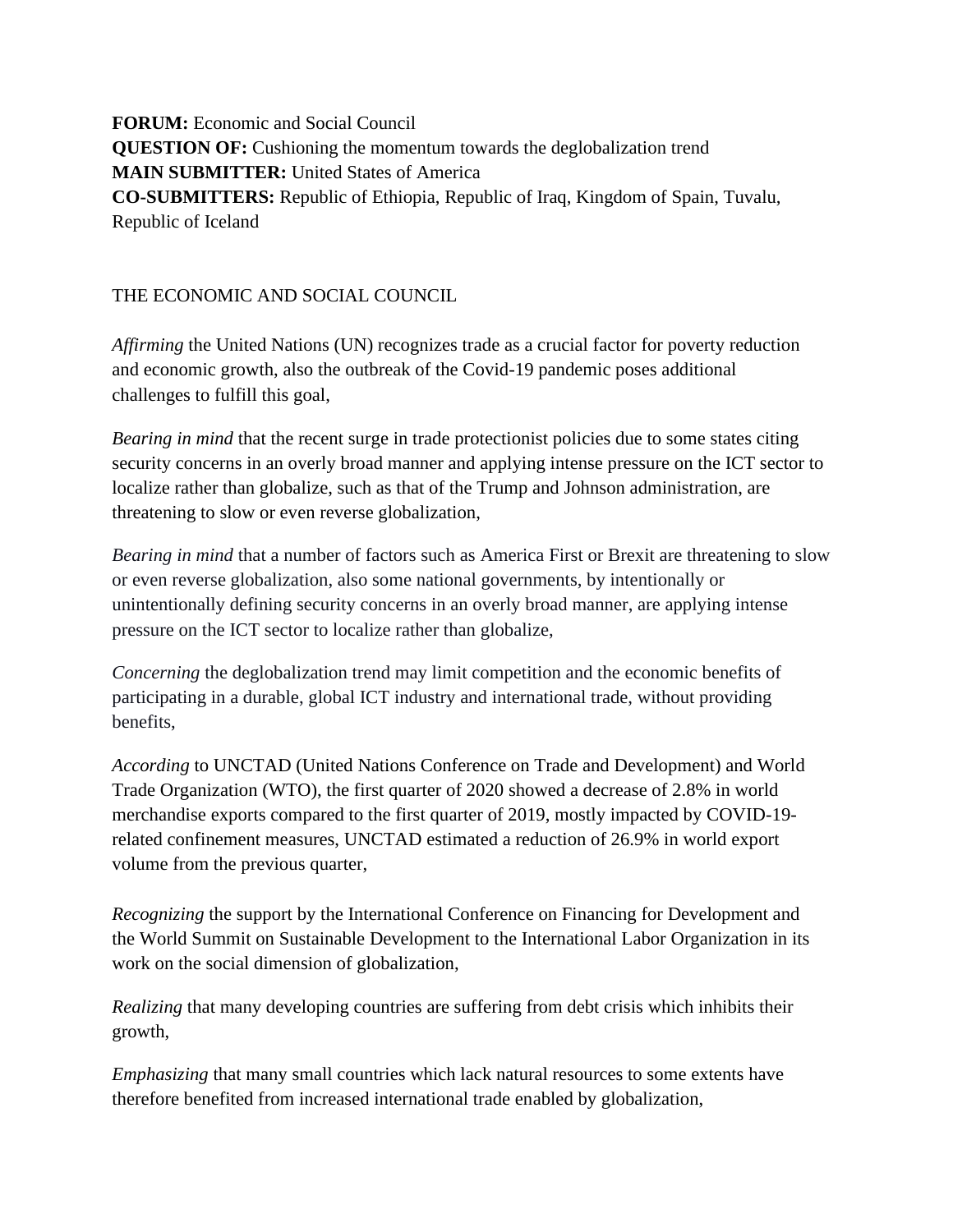*Fully aware* as the major trading partners of LDCs such as China and the US are moving toward protectionism and are worst affected by Covid-19, LDCs became even more vulnerable to economic disruptions and world challenge to reach the SDG target by 2020,

- 1. Urges member states to put an end to the COVID-19 pandemic as a top priority by concentrating on minimizing the damage of the pandemic through the cooperation of all member states as quickly as possible in such things but not limited to:
	- a. calling upon member states to build a more systematic, professional, prompt, and responsible health system that:
		- i. adequate health infrastructure and essential public health capacities and functions,
		- ii. community-based, people-centered, and capable of quality service,
		- iii. competent and always-ready medical staff,
		- iv. sufficient and sustainable medical funds,
	- b. expecting WHO to create a manual book that aids different types of pandemics through such information but not limited to:
		- i. stay away from others if you feel unwell,
		- ii. keep social distance by avoiding unnecessary travel and staying away from large groups of people;
- 2. Calls upon all countries to foster a more enabling environment that eases market access, market-entry, and releasing the competitive productive capacities of developing countries through methods such as but not limited to:
	- a. ensuring governments to put emphasis on mainstreaming international trade as a part of economic development by:
		- i. extensively consulting with all stakeholders in the public, private and civil society,
		- ii. collaborating with academic experts in the area of international trade to tailor appropriate government policies,
		- iii. working closely with relevant Think Tanks and NGOs to incorporate international trade as part of the government agenda,
	- b. incorporation of the Trade Development Index (TDI) of the UNCTAD into the policies of the governments in assessing trade positions and interests to:
		- i. improve current awareness of countries' trade positions on an international level,
		- ii. better the judgment and quality of trade agreements,
		- iii. enhance the effectiveness of aid to nations in need via the specific targeting of nations identified in relation to the TDI,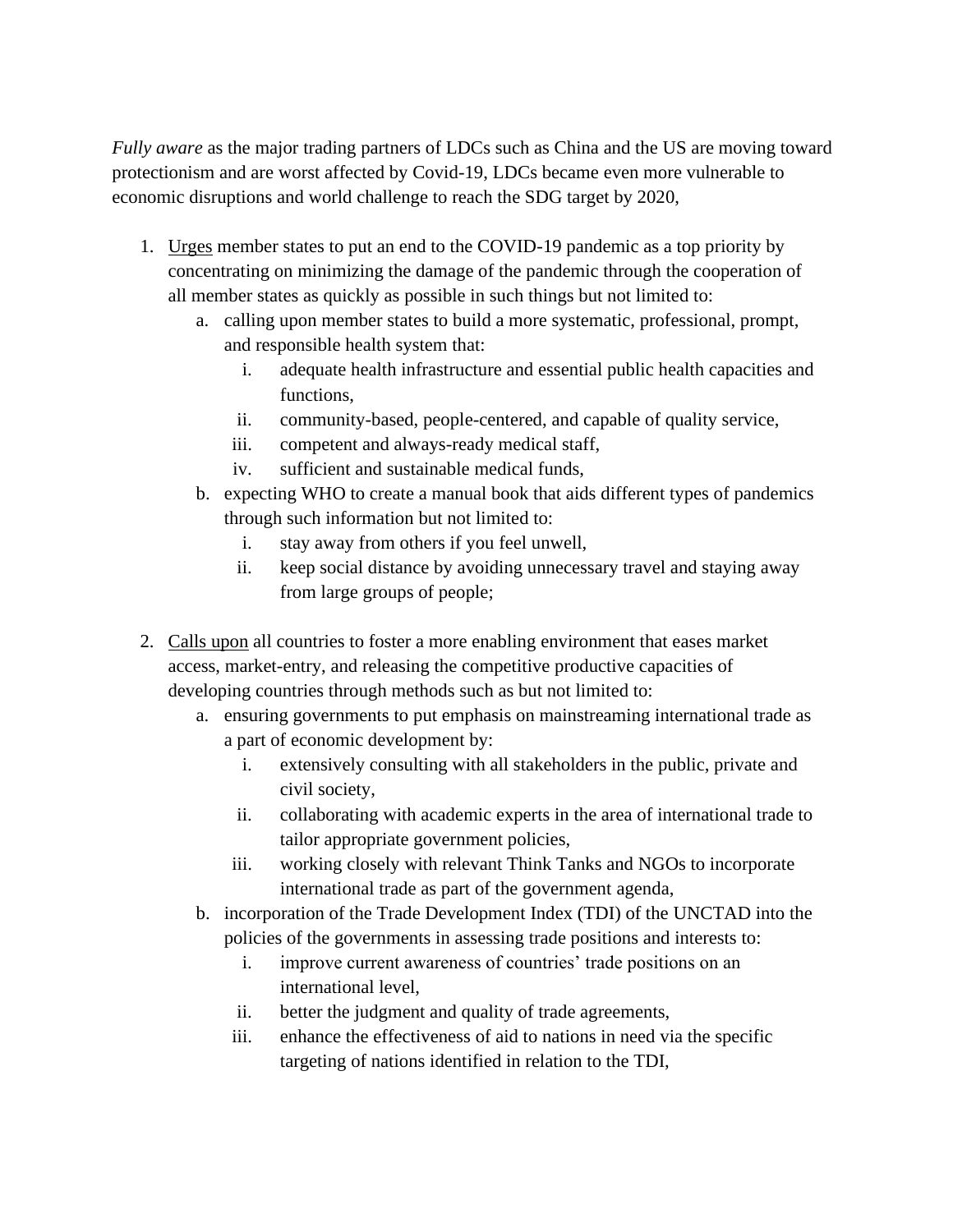- c. encouraging the set-up and investment in public-private partnerships with an agenda of promoting international trade to:
	- i. increase the participation of developing countries in new dynamic sectors following the example of the UNCTAD (Phillips initiative),
	- ii. protect domestic industries of LEDCs from hostile competitions,
	- iii. facilitate the sharing of modern ideas and technology from MEDCs to LEDCs,
- d. promoting tourism in order to alleviate the growing tension between countries in ways such as:
	- i. calling upon governments to provide subsidies for different tourist organizations,
	- ii. creating collaborative systems to ease the travel between borders;
- 3. Requests the World Bank to communicate with the IMF to discuss potential changes in their guidelines to states in terms of international trade, potential changes include:
	- a. inclusion of plans and guidelines for LEDCs to better prepare for a decrease in international trade, this can be done by:
		- i. identifying the comparative advantage of said countries in order to prepare a focused trade policy,
		- ii. developing a fully transparent report of each country's trade positions to fully inform relevant countries of their agenda in order to ensure accurate, fully informed decisions regarding trade policies,
	- b. using modern technologies such as big data and supercomputers to quantitatively analyze trade patterns in order to:
		- i. improve the accuracy and efficiency of trade policies,
		- ii. create specific international trade plans that best suits each participating country's goals,
		- iii. make more informed reports on the current state of trade and consumption of each country to better inform nations of each other's situation,
		- iv. recognize key areas of trade in LEDCs that have yet to be developed,
	- c. creating algorithms similar to that of social media platforms to pinpoint and match nations with similar trade interests with the use of technology aforementioned in part B to:
		- i. recognize each nation's trade policies by creating a profile that encompasses each one of the trade interests of said countries,
		- ii. finding the gaps in the existing trade policies of nations such as identify what the country needs and find countries with corresponding trade policies to fill the gap,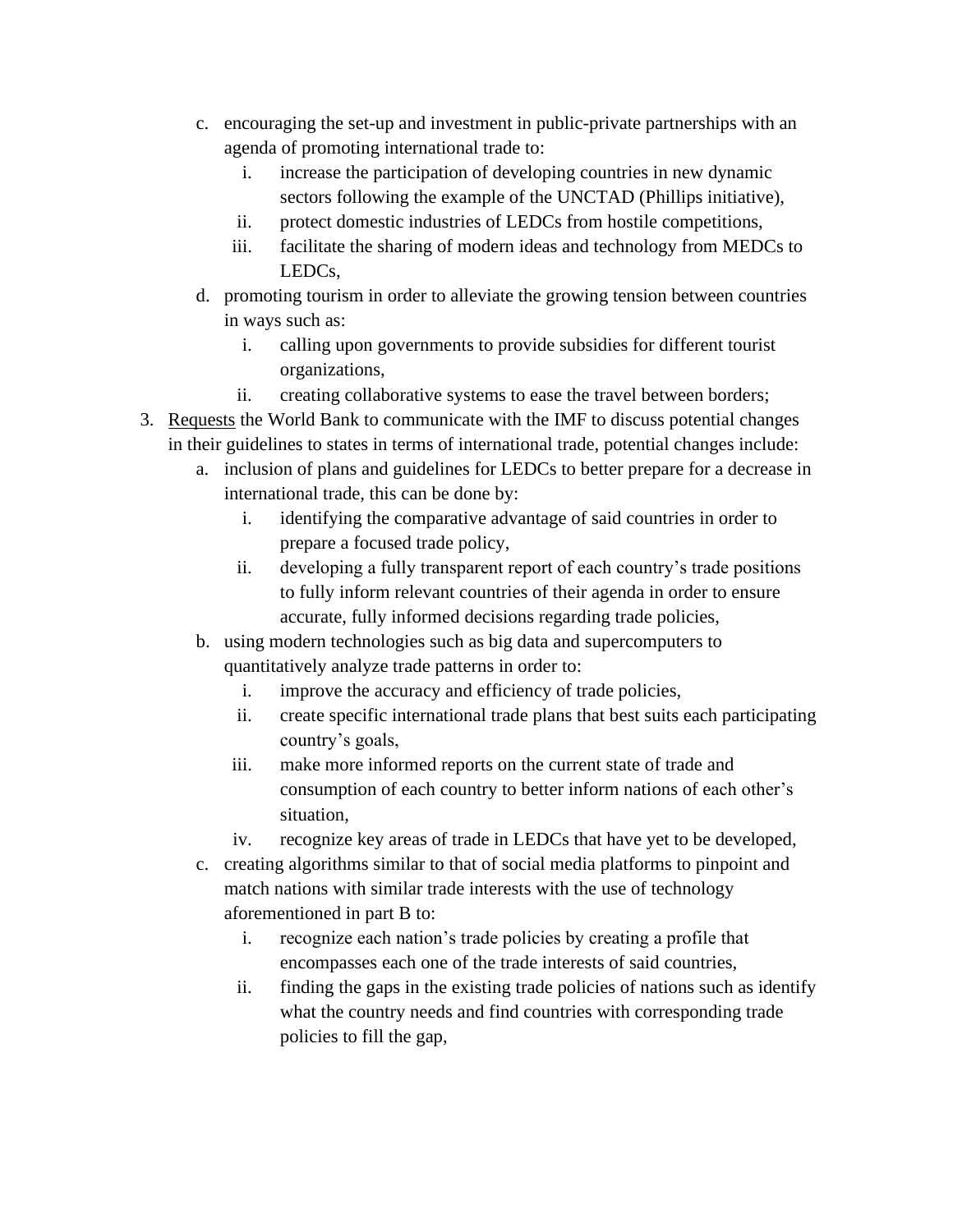- iii. facilitate the finding of trade partners that have trade policies matching the gaps and needs of nations across the world so that their needs can be fulfilled,
- iv. improve the efficiency of trade across the globe so that all nations' needs can be met,
- v. improve the quality and accuracy of the trade policies of nations;
- 4. Expects organizations such as WTO, World Trade Organization, ICT, Information and Communication Technologies, to solve the situations of deglobalization, and encourage international citizens and nations to follow them, and alarm its importance in preventing the spread of deglobalization to lead them to follow in ways such as but not limited to:
	- a. creating non-digital posters to constantly, and spread those, to remind the global citizens of how important the cooperation of the world is in such things but not limited to:
		- i. raising awareness that there are still many children suffering from poverty in the world,
		- ii. emphasizing the impact of the deglobalization trend on LEDC, Less Economically Developed Country, is enormous,
	- b. creating social media campaign in order to alarm global citizens that international cooperation is still needed in such things but not limited to:
		- i. creating a campaign that expresses the inner connection between global citizens,
		- ii. creating a campaign that emphasizes globalization is a desirable trend to anyone,
	- c. promoting developed countries loosening trade restrictions until developing countries can fully adapt to the deglobalization trend through methods such as but not limited to:
		- i. developing a step-by-step process so that all countries can naturally adjust to deglobalization with minimum damage;
- 5. Encourages the formation of a systematic debt forgiveness policy do not directly forgive debts of countries that can't currently repay them, but instead provide loans to indebted countries and extend the deadline for repayment in order for them to develop economically and capacity to gradually repay the debt;
- 6. Further recommends the supporting of a viable commodities-based development strategy to maintain global trade and economic growth through means such as increasing the accessibility and amount of loans available from the World Bank to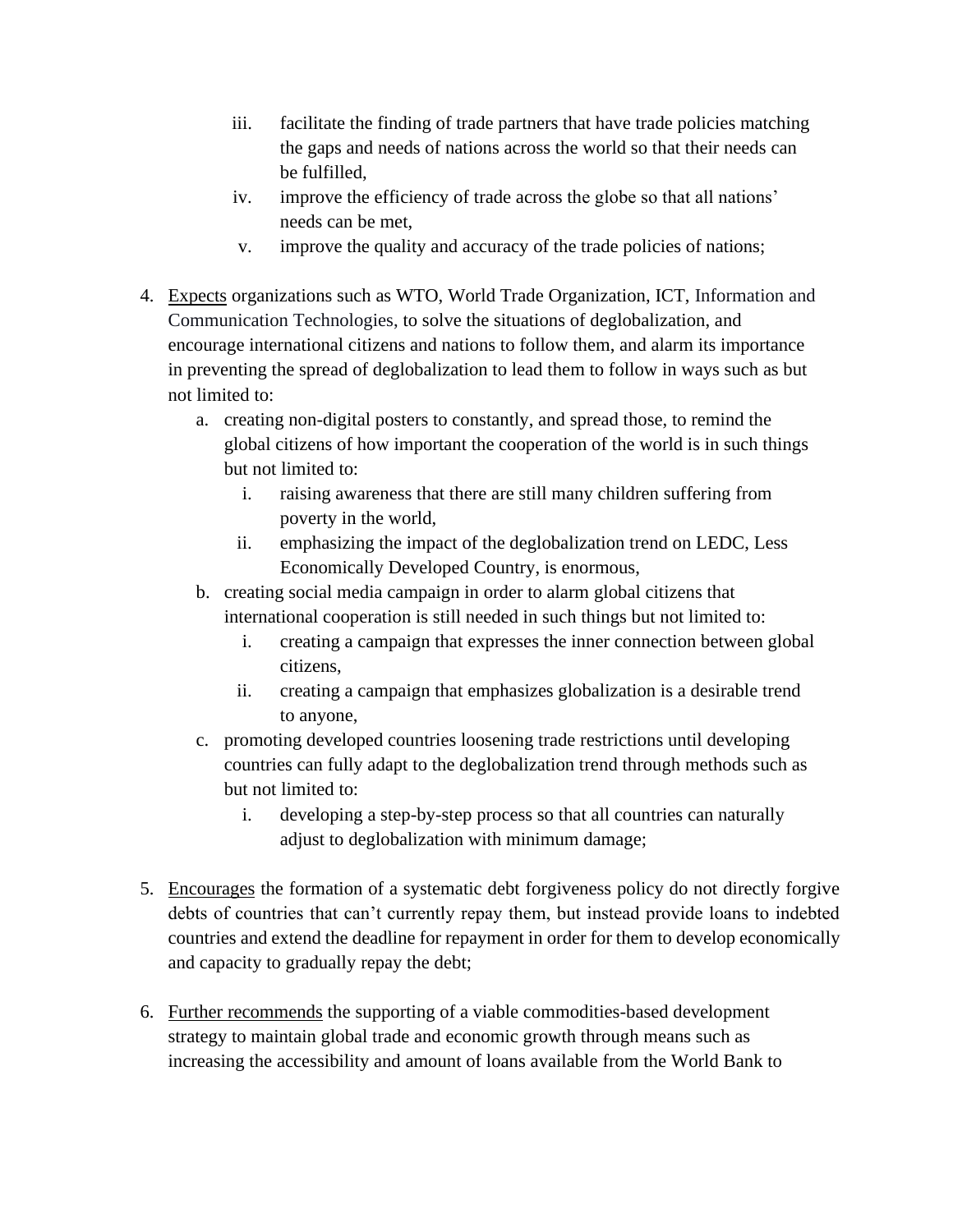developing nations by requesting the World Bank to favor the indebted countries which have their debt to GDP ratio higher than 60% in loans with the guidelines of:

- a. setting provisions on the loans given to LEDCs so that countries can only qualify if they:
	- i. use the loans given to them to invest in their infrastructure and key industries for export,
	- ii. have enough credit to pay back the loans in a given time frame: the structure of payment can be further negotiated between the countries involved themselves,
	- iii. keep open trade policies that allow for an environment of international trade,
- b. setting up of investigation committees to ensure that these requirements are met through methods such as but not limited to:
	- i. increasing the funding for said committees,
	- ii. additional training for inspectorates to improve their accuracy of identifying subsidized goods,
	- iii. acquiring richer data collection by settling better analytical models of international systemic risk,
- c. investment from the International Monetary Fund (IMF) in the upgrading of traditional commodity sectors to:
	- i. improve training and the skillset of low-skilled workers to increase their efficiency and encourage less waste,
	- ii. enhance the quality of the commodities being made,
	- iii. increase research and development of the firms to better the technological capabilities of such firms,
	- iv. encourage long term planning for the growth of firms with specific restrictions on how the investment should be spent;
- d. Such measure has the aim of:
	- i. increase the access of commodity-dependent countries to international finance for the purposes of development and to commodity exchanges,
	- ii. promote international trade of commodities,
	- iii. better the quality of commodities exported from LEDCs due to the direct investment in said industries
- 7. Strongly supports strengthening the international competitiveness of commodities and instilling a more enabling environment through the commodities-based development strategy for LEDCs through a multitude of measures such as but not limited to:
	- a. making loans to LEDCs for development more readily available through means such as but not limited to:
		- i. increasing funds of the World Bank for the purpose of stimulating economic growth in LEDCs,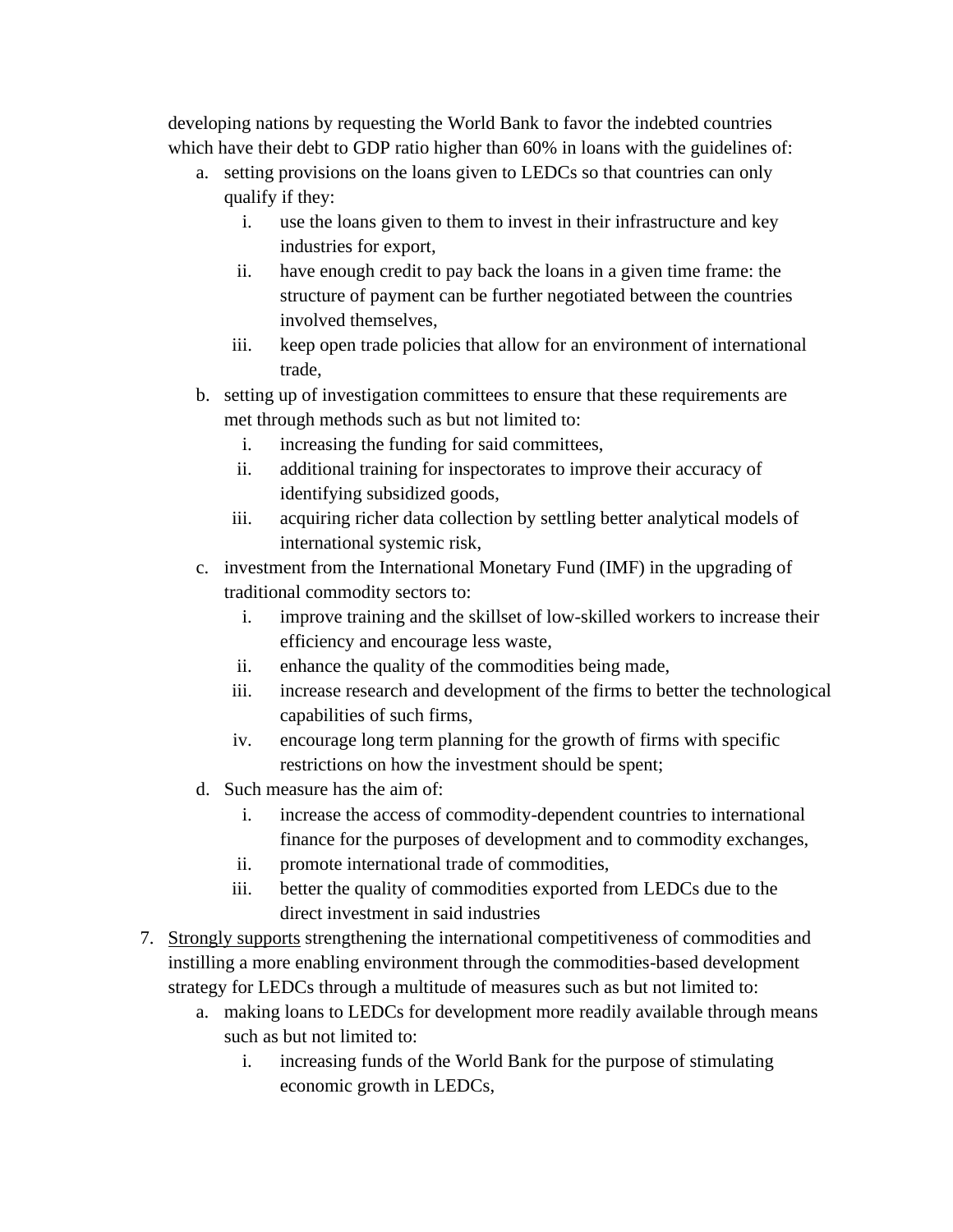- ii. setting detailed provisions that relate specifically to trade openness and investment into local companies on the subsidies so MEDCs are more likely to fund these programs,
- iii. decreasing the interest rate of the loans given to LEDCs,
- b. strengthening the International Task Force on Commodities (launched at UNCTAD XI) by making it more operational and giving it sufficient resources to:
	- i. promote the commodity-based development strategy of LICs,
	- ii. improve current information on the trade policies in regard to commodity-based development to facilitate the making of more informed decisions,
- c. assessing the needs of commodities-dependent developing economies to:
	- i. upgrade relevant facilities and infrastructure to increase productivity and long-term economic growth of said countries,
	- ii. support the introduction of new technologies in sectors that use out of date ones,
	- iii. increase the diversification efforts of developing economies by pinpointing the areas they have yet to develop;
- 8. Further Requests the setting up of partnerships between firms from MEDCs and LEDCs to encourage the exchange of ideas and production techniques through means such as but not limited to:
	- a. active encouragement and financial incentives to private companies to set up partnerships with companies in LEDCs to:
		- i. promote the exchange of technologies and production techniques,
		- ii. encourage the sharing of knowledge in areas such as but not limited to managerial techniques, staff training, long term financial planning,
		- iii. increase the efficiency and the profitability of firms in LICs,
		- iv. share industry market information and relevant knowledge about production to enhance the quality of products produced by firms from LEDCs,
	- b. giving out subsidies to companies in both ends of the partnership to:
		- i. decrease the costs of production for firms in order to stimulate long term development and innovation of products,
		- ii. incentivize firms from MEDCs to co-operate with ones from LEDCs;
- 9. Further suggests the lowering of tariffs, especially in developing countries through means such as but not limited to:
	- a. promoting the necessity of world trade and open markets to all nations and how it contributes greatly for economic growth to:
		- i. foster an enabling trade environment for MEDCs and LEDCs so that international trade can flourish,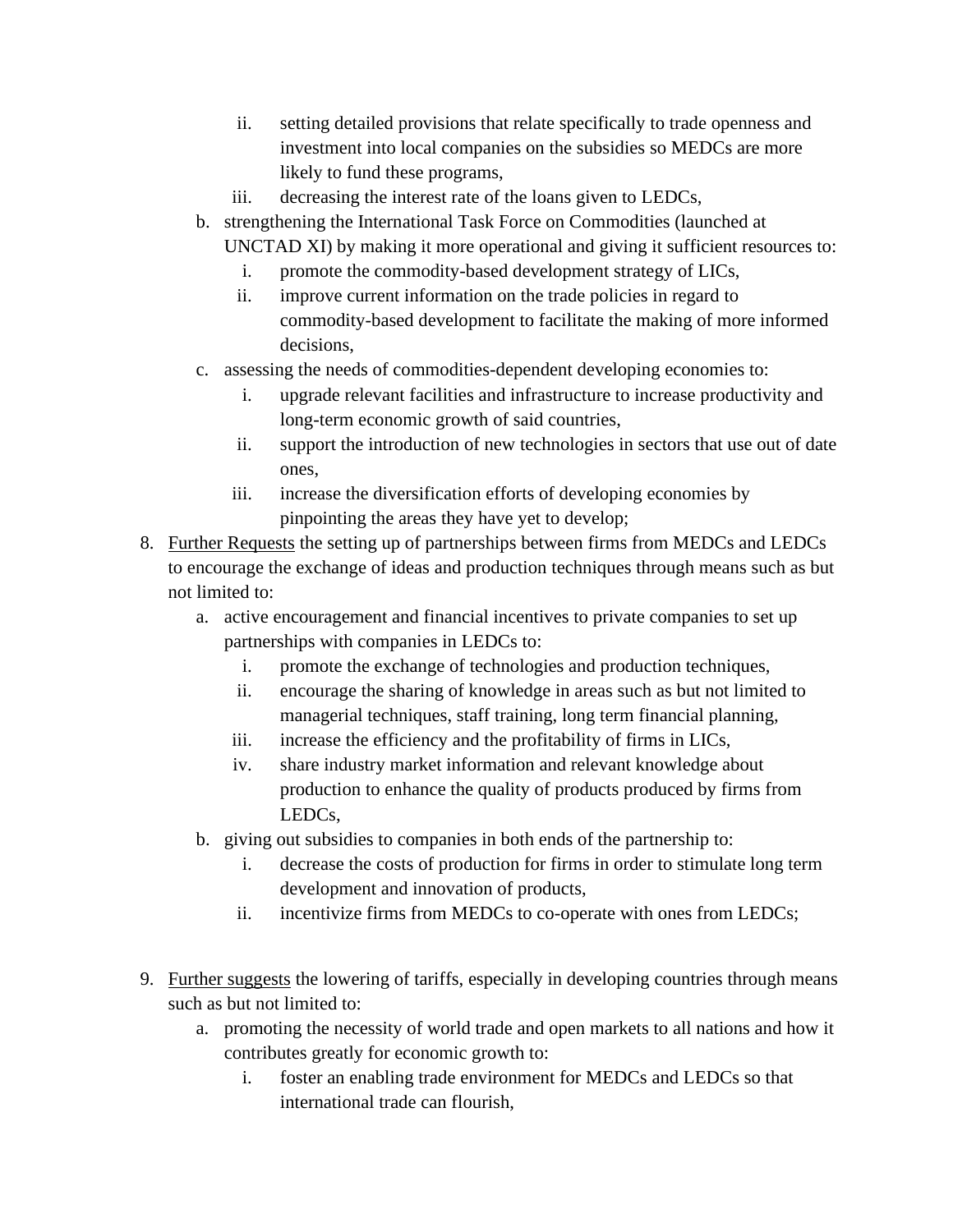- ii. increase the number of jobs available through the enhancement of the export industries as a direct result of increased trade volume,
- iii. better the living standards of people living in LEDCs thus coinciding with goal number one of the UN Millennium Sustainable Development Goals of "no poverty",
- iv. increase the availability of resources and labor to nations worldwide,
- v. promoting free competition among the market participants, therefore, increasing productivity, efficiency, and production of products,
- b. advocating the need for more friendly attitudes and co-operation between countries by disincentivizing the need for tariffs which by nature are aggressive to:
	- i. encourage the exchange of ideas and manufacturing techniques to improve the efficiency and innovation of industries,
	- ii. increase cooperation and strengthening alliances between nations to further promote employment in LEDCs,
	- iii. establish long term trade partners and in order to diversify its import risk portfolio,
	- iv. strongly implementing the TPP (as well as the Transatlantic Trade and Investment Partnership – TTIP) treaty securing long term import relationships to acquire an increasing growth in financial development;
- 10. Recommends member states to take leading actions to hinder the progress of deglobalization by:
	- a. enacting penalties, such as reasonable fines imposed on those found guilty in multiple incidents of manipulating the market for unfair advantages towards domestic firms,
	- b. supporting education to spread awareness on economic conflicts between nations, such as Brexit and the trade war between China and the U.S to the general public through ways such as, but not limited to:
		- i. providing lectures about the impacts of deglobalization,
		- ii. providing information about consequences associated with new policies/economic activity,
	- c. signing cooperation agreements with the organizations or other countries to urge more countries to have close connections with one another,
	- d. gain a full understanding and knowledge over the negative impact of deglobalization, in ways including, but not limited to:
		- i. financial funding,
		- ii. resource provision,
		- iii. personnel provision,